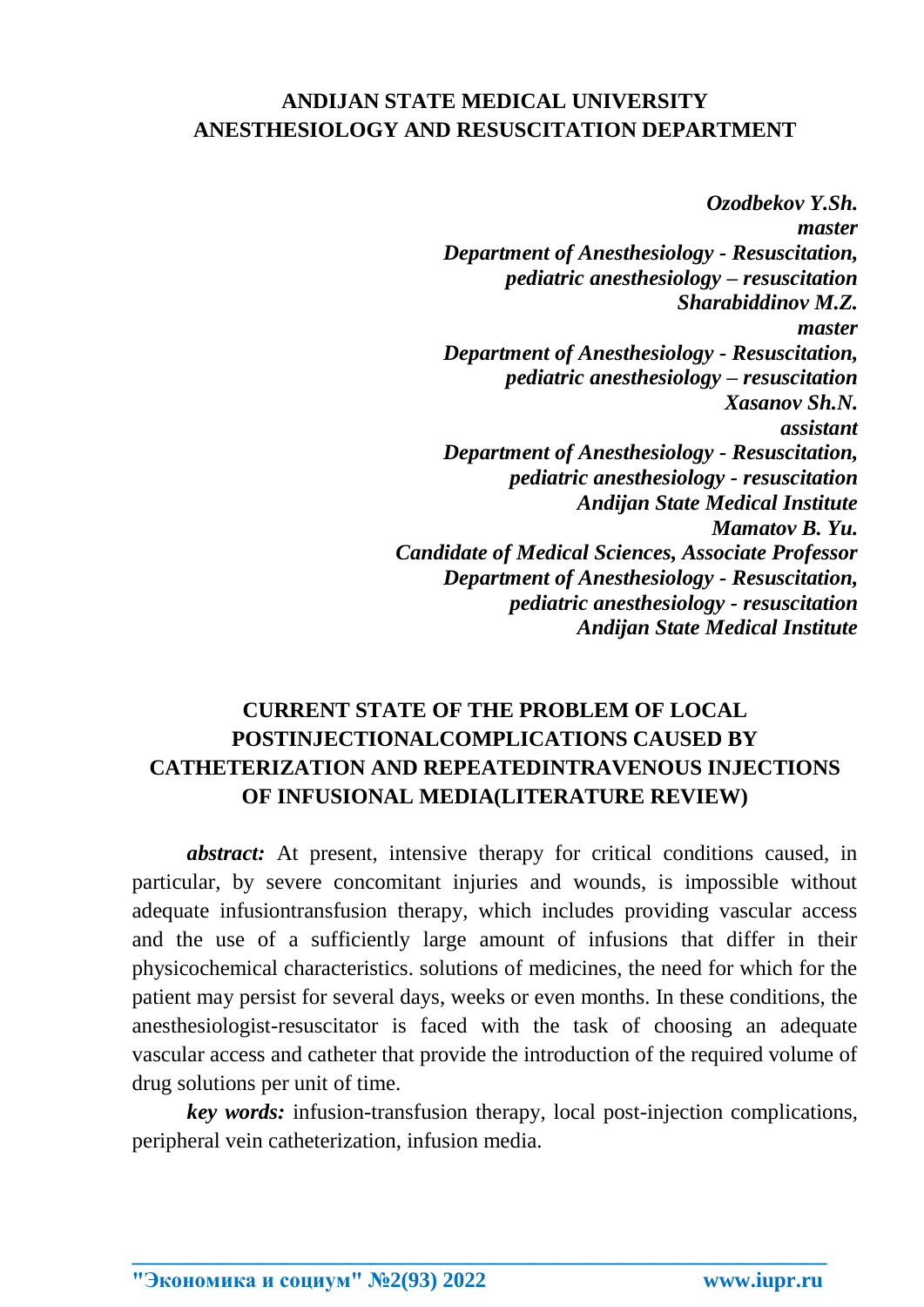#### **Medical causes of occlusion of systems for infusions and injections.**

Currently, intensive care of critical conditions, caused, in particular, by severe concomitant injuries and wounds, is impossible without adequate infusiontransfusion therapy, which includes providing vascular access and the use of infusions of a sufficiently large amount of drug solutions that differ in their physicochemical characteristics, the need for which for the patient may persist for several days, weeks or even months [1,2,3,4,5].

In all situations, the central place in the treatment of victims is given to the restoration of the functions of vital organs and systems, one of the solutions of which is infusion-transfusion therapy. deficiency of circulating blood volume, elimination of tissue hypoperfusion during the first 24 hours allows to reduce the number of systemic complications in the form of a syndrome multiple organ failure, hospital infections "and increase the survival of patients with combined injuries in critical condition [6,7,8,9,10].

Under these conditions, the anesthesiologist-resuscitator is faced with the task of choosing an adequate vascular access and a catheter that ensures the introduction of the required volume of drug solutions per unit of time [11,12,13]. However, when providing assistance at the scene, for example, to a patient with traumatic shock, the choice of vascular access is primarily due to the possibility of establishing it as soon as possible in order to immediately start intravascular administration of "anti-shock" drugs, and not to increase the safety of prolonged intravascular injection and multiple intravenous injections. administration of drug solutions. Moreover, the injection method chosen under these conditions and the type of injector do not always guarantee the required infusion rate of drug solutions and most often differ from the choice

It is known that the maximum rate of intravenous infusion of drug solutions is determined not by the caliber of the vein chosen for catheterization, but by the size of the catheter and the viscosity of drug solutions flowing through it [18,19]. The fact is that the diameter of the catheter inserted into the vein is always smaller than the diameter of the vein, so only the catheter will determine the resistance to the flow of the injected fluid. It follows that the choice for central venous catheterization does not guarantee a higher infusion rate than for peripheral venous catheterization.

The effect of catheter size on the rate of infusion of solutions is determined based on the Hagen-Poiseuille equation. The equation establishes a direct dependence of the infusion rate (Q) on the pressure gradient along the tube (AP) and the radius of the catheter (r) to the fourth power, as well as an inverse dependence on the length of the catheter (L) and the viscosity of the solution (p.). This means that the volume of intravenously administered fluid will be less in long and narrow catheters, which explains the higher throughput of short catheters for peripheral veins, in contrast to long ones designed for catheterization of central veins [20]. And the volumetric flow rate of drug solutions with a lower viscosity coefficient, for example, a solution of 0.9% sodium chloride, will be higher than that of blood, the viscosity coefficient of which is 4 times higher than that of water.

Thus, the rate of infusion of solutions of drugs flowing through it.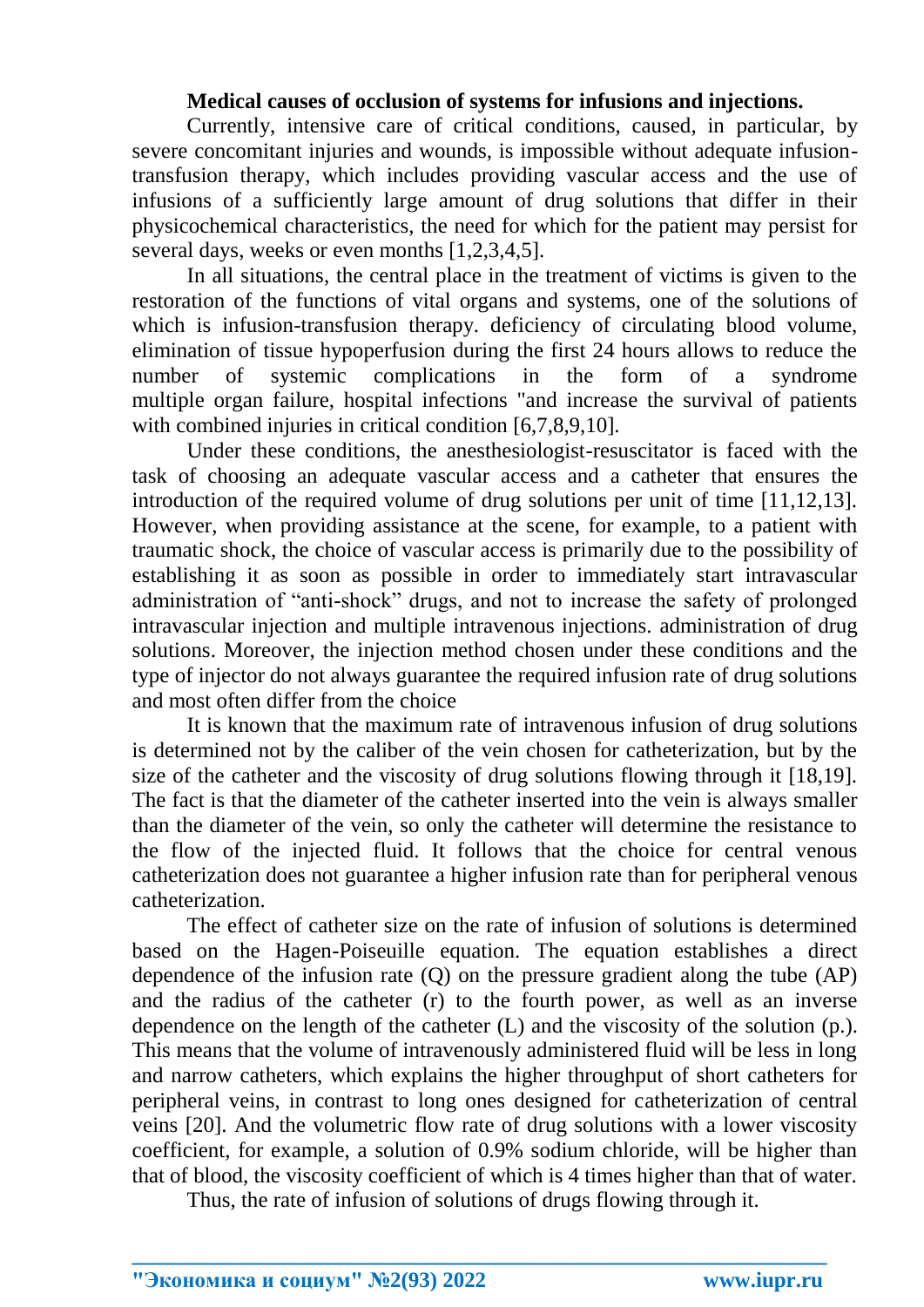However, in the case of repeated and multi-day administration of drug solutions through standard infusion devices and vascular catheters, the rate of administration of the same type of solutions gradually decreases. Therefore, even with an increase in fluid pressure in the system due to an increase in the height of the stand with a vial containing the injected solution, an increase in the installation time of the catheter progressively reduces its throughput in the flesh until the drugs enter the venous bed completely. It has been shown that a decrease in the rate of infusion

infusion solutions can be detected already on the 1st day of intensive treatment of patients [21,22,23] using various types and sizes of vascular catheters, installed according to standard methods and followed by their care according to the recommended rules [24,25,26].

Recently, in the departments of anesthesiology and intensive care, volumetric pumps (infusion pumps) and syringe infusion pumps (dispensers) have become widespread, allowing for infusion therapy, parenteral nutrition and drug administration with high accuracy and speed of intravascular administration of solutions [27,28,8,9 ]. For patients with combined trauma, the exact rate of continuous supply of a solution, in particular an adrenomimetic agent, becomes absolutely necessary, and its reduction, for example, in conditions of traumatic shock, can lead to complications and even death [29,30,31,32,33]. At the same time, quite often, when performing anesthesia and resuscitation in patients of this category, there is a need for simultaneous safe intravascular administration of solutions of various drugs at different rates, which is currently not possible without the use of these devices. In addition, modern models of infusomats and syringe pumps have timers that set the time of injection of the solution, automatic shutdown devices when the solution ends or air enters the system, and alarms when the occlusal pressure deviates from the specified parameters [34,35,36,37].

On the other hand, there are cases when the veins of some patients with combined trauma and catheters inserted into the veins were clogged with a thrombus already on the first day after vein puncture, despite the replacement of the infusion line and the use of "flushing" solutions with heparin or citrate [38]. In addition, through the installed catheter in this situation, it became impossible to draw blood into the syringe for laboratory tests, even when a sufficiently strong vacuum was created.

Consequently, long-term infusion-transfusion therapy and repeated administration of solutions with different physicochemical quality indicators through both conventional infusion devices and automatic devices is accompanied by a deterioration in their hydrodynamic characteristics. One of the reasons for this may be external compression of the catheter by a suture fixing it to the skin, as well as closing the outlet of the catheter tube due to its displacement in the lumen of the vessel by the venous wall or valve, as well as twisting of the catheter, for example, made of silicone in the lumen of the vessel. Since these causes are easily detected and quickly eliminated, and blockage of catheters still occurs, apparently there are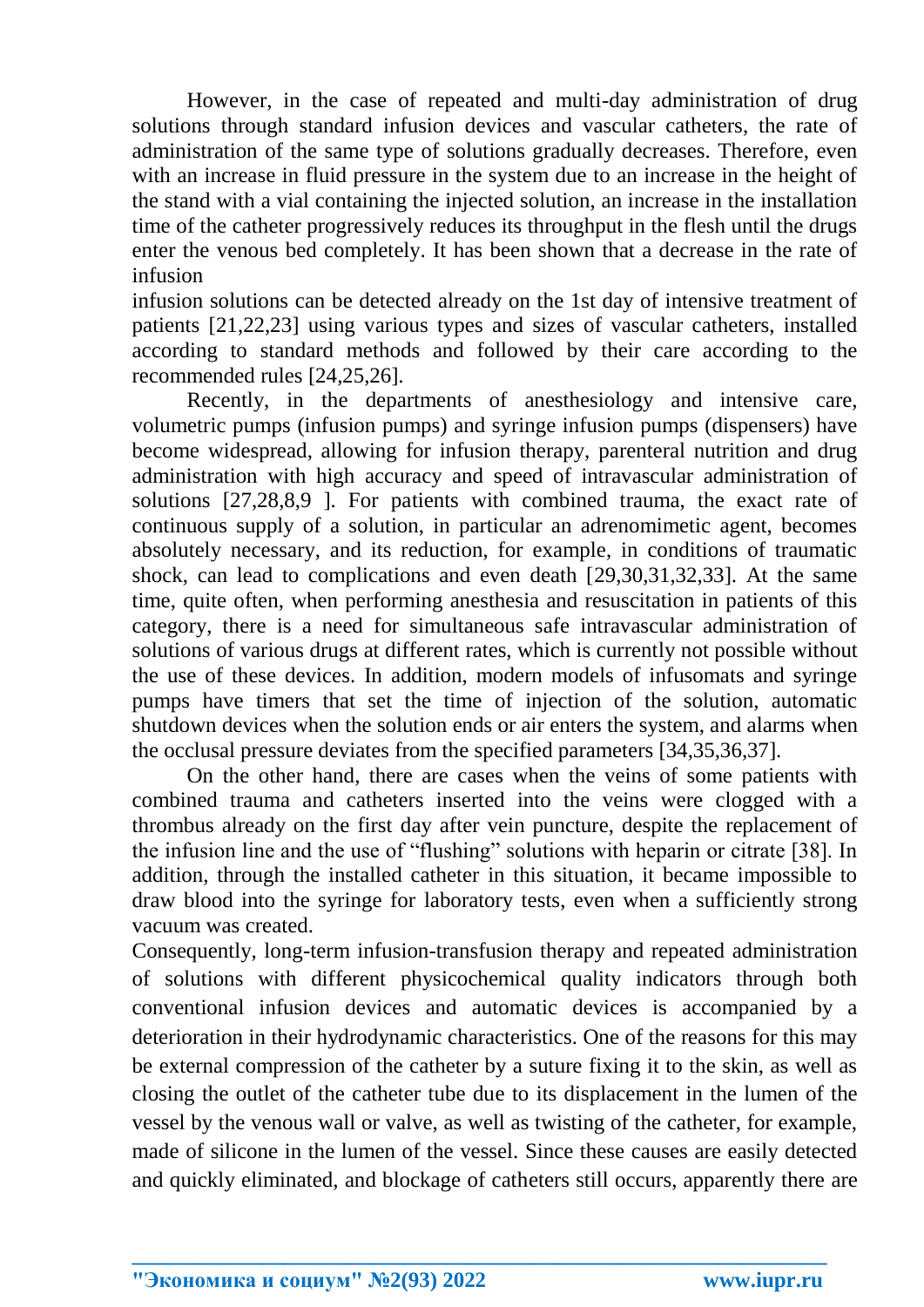a number of other causes of this complication. Another post-injection complication is a violation of the intravascular patency of the catheter itself, the probable cause of which may be mechanical obstacles caused by blockage of the catheter by a thrombus, the formation of sediment in its lumen when drug solutions are incompatible, and the formation of a biofilm on the inner surface of the catheter, which reduces its lumen [39,40] . This leads to a gradual narrowing of the catheter lumen and, as a result, to a decrease in the volumetric velocity of the "intracatheter flow" of drug solutions. As a result, replacement of the vascular access is required in order to continue intensive care, which reduces the quality of medical care for patients with concomitant trauma.

Thus, the causes of hydrodynamic disturbances in injectors with multiple and multi-day administration of drug solutions remain not fully understood. Remain undeveloped ways to control the patency of the vascular catheter in the clinical setting. Also, the possibilities of preventing intravascular and intracatheter occlusions remain not fully known.

## **Aggressive effect of vascular catheters on vein walls**

Injections of drug solutions into liquid tissues remain the main parenteral routes of drug administration - into the body of patients during treatment in a clinical setting [41,42,43,44,45]. Injection administration makes it possible to achieve rapid penetration of drugs into the blood, their rapid distribution with the blood throughout the body, as well as a quick and pronounced effect of action, regardless of the general condition of the patient [46,47,48].

More often than other drugs, plasma substitutes are administered by injection, dehydrating, anesthetic, radiopaque drugs, solutions of antibiotics (penicillins and cephalosporins), local anesthetics, antihistamines, steroidal and non-steroidal anti-inflammatory drugs [8,9,49,50,51,52]. The chosen route of administration of drugs in critically ill patients caused by severe concomitant trauma is especially relevant, as it allows you to quickly and effectively eliminate dangerous disorders of vital organs and systems [53].

For this purpose, various types of vascular access and types of injectors are used in medical institutions, among which catheters are the most widely used for multi-day and repeated administration of drug solutions, which today are mainly represented by intravascular peripheral catheters intended for installation in the saphenous veins of the human body, in particular, the veins of the extremities [54] .

More than 500 million peripheral venous catheters are installed in the world in one year, and their use in practice has long been a common medical procedure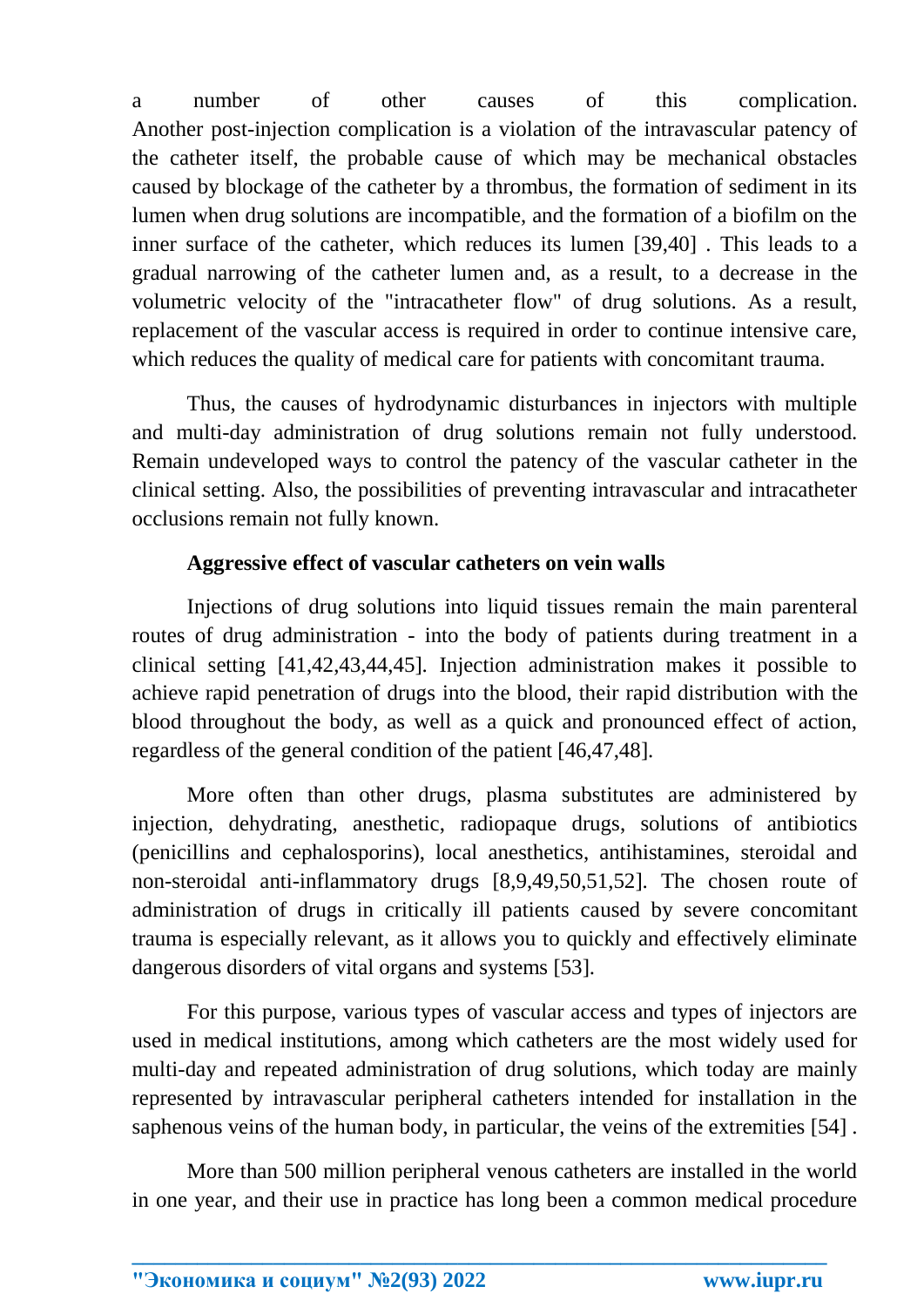[55]. Such popularity of using peripheral intravenous catheters is due not only to the possibility of prolonged and repeated administration of drug solutions, but also to their rapid installation into a vein with minimal trauma to this procedure. In addition, high applicability is due to the reliability of access to the vascular bed, the possibility of obtaining biochemical and hemodynamic information, the availability of mastering the technology of catheterization by paramedical personnel [56,57,58,59].

Currently, the market for medical products is filled with a large range of peripheral vascular catheters manufactured by companies in many countries around the world. Among them are such large manufacturers of medical products as B. Braun, Helm Pharmaceuticals, Becton Dickinson, Terumo and others [60,61].

Depending on their purpose, catheters are divided into hagiographic, used for the introduction or infusion of contrast agents and / or liquids, as well as for measuring pressure and blood sampling; central venous catheters used to introduce or remove fluid from a central venous system, and/or to measure pressure in an artery or vein to dilate part or parts of the vascular system; peripheral catheters with an internal needle, placed for the introduction (or removal) of fluids or devices into (or out of) the peripheral vascular system.

At the same time, in the conditions of departments of anesthesiology and resuscitation, surgery, operating rooms, several types of vascular catheters can be used simultaneously to provide specialized medical care to patients with severe concomitant injury. However, in critically ill patients, peripheral vascular catheters are the leading injectors [62,63,64].

Considering a wide range of types, sizes of peripheral vascular catheters, materials from which they are made, a variety of saphenous veins of patients and indications for catheterization, the main rules for choosing veins and catheters, as well as the sequence of stages of vascular catheterization, have now been formulated [65,21]. It has been determined that the catheter should cause the least discomfort to the patient, providing an optimal infusion rate, good dilution of the injected drug with blood, since the administration of drugs with a pronounced irritant effect on the vessel requires, respectively, the use of large veins and good blood flow. Smaller diameter catheters allow better blood flow around the catheter and dilution of the drug with blood [66,67].

There are suggestions that the length of the catheter should correspond to the length of the straight section of the vein used, and its diameter should correspond to the diameter of the selected vein due to the fact that large diameter catheters can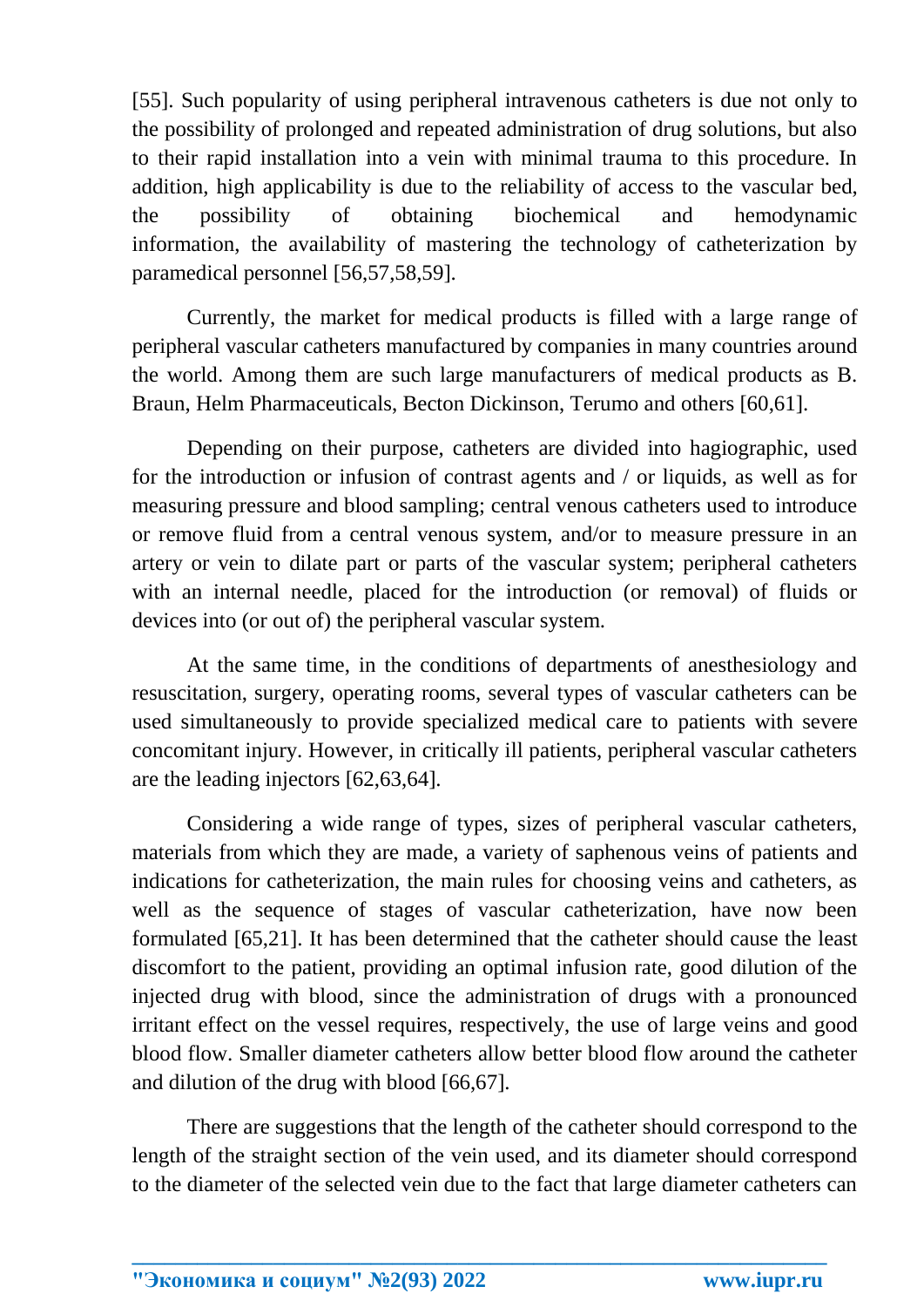close the lumen of the vein or damage its inner lining [68]. However, to date, no company produces catheters with a wound length that allows you to choose a catheter with an accuracy of up to 1 mm. For catheterization, first choose large, well-visualized distal veins on a non-working arm, soft and elastic to the touch, with a straight section corresponding to the length of the catheter, avoiding injection in the area of the flexor surface of the joints, close proximity to arteries or their projections, as well as previously catheterized veins and veins of the lower extremities [24,69].

Catheterization of the saphenous veins of the extremities should include a medical prescription in the medical history, preparation of the patient for the catheterization procedure, selection of the saphenous vein for subsequent injection, hygienic treatment of the hands of the medical worker performing the procedure and the area of catheterization using detergents and antiseptics, placement of the catheter according to general rules, closing it with a connecting device with a heparinized solution, an obturator or connecting it to an infusion system pre-filled with an infusion solution, fixing it to the skin with aseptic material [70,71,72].

However, despite the fact that peripheral vein catheterization is a significantly less dangerous procedure than central venous catheterization, it also threatens with complications. The most common complications include phlebitis, thrombosis, catheter occlusion, embolism, hematoma, and perforation of the venous wall [66].

Today, a significant proportion of physicians who use peripheral vascular catheterization to infuse drug solutions in the emergency care of critically ill patients most often retain the desire to achieve a systemic effect of administered drugs without taking into account the local safety of the vascular catheters themselves [38]. Information provided by the manufacturer in accordance with the requirements of GOST, includes a description of the catheter, outer diameter, effective length, name or trade mark and address of the manufacturer, batch designation catheters, date of manufacture and expiration date, storage conditions and storage instructions, sterility designation, method of sterilization, single use designation, any known chemical or physical incompatibilities with catheter contact materials, instructions for use and safety, flow rate for each channel and color code. At the same time, there is no information about the effect of the material from which the catheter tube is made on the endothelium after its intravascular location due to subcutaneous catheterization.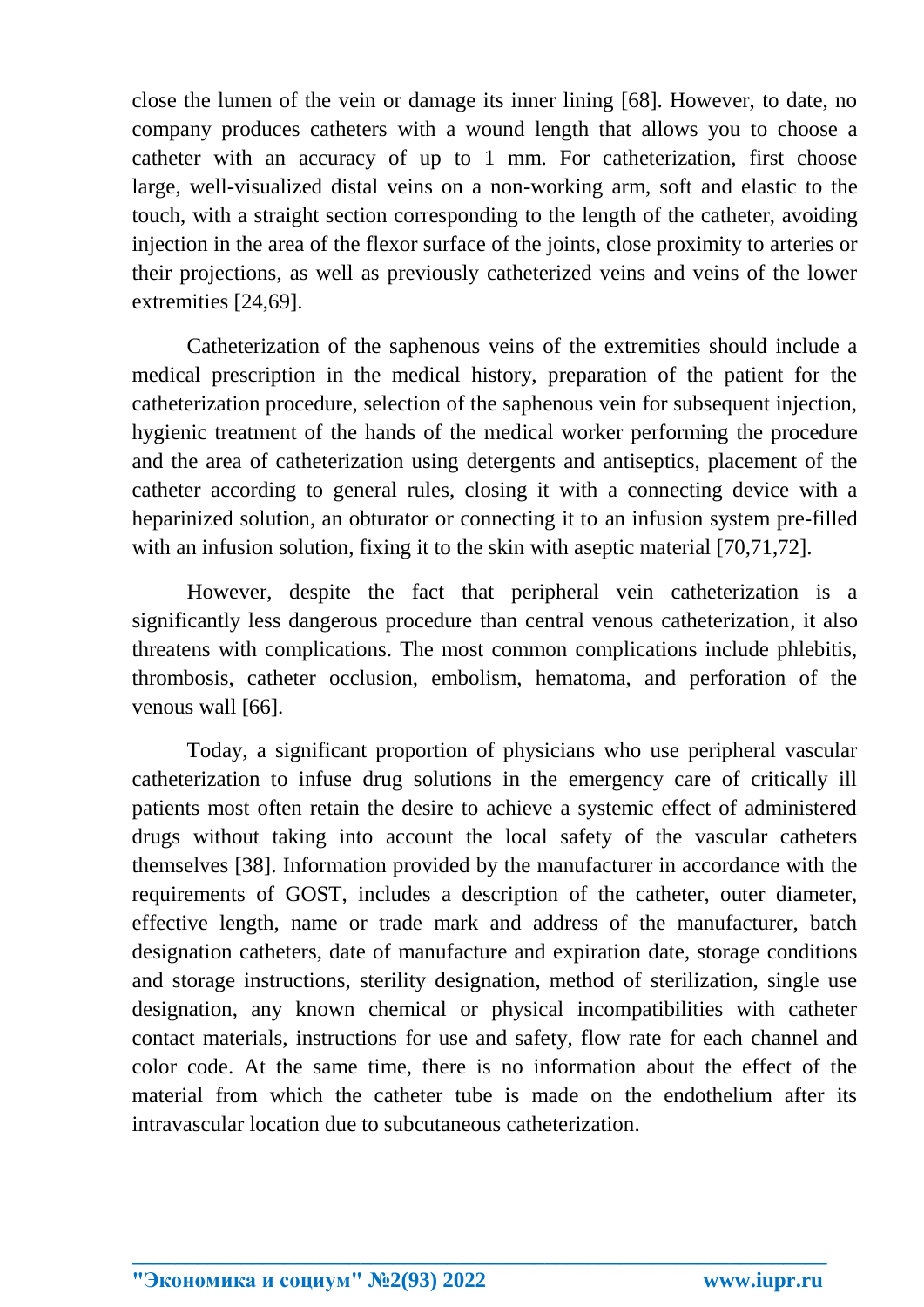Meanwhile, it is known that one of the factors that increase the likelihood of post-injection complications may be inadequate catheter material due to its special physicochemical characteristics [73].

Currently, the following materials are used for the production of vascular peripheral catheters: silicone, teflon, polytetrafluoroethylene, polyurethane and its modification - vialon.

It is believed that the best materials for the manufacture of catheters are polyurethane and silicone. There is an opinion that Teflon and polyvinyl chloride are somewhat inferior to them, and polyethylene catheters have the worst properties [60,63,74]. At the same time, the comparative characteristics of materials are based on such indicators as the coefficient of surface friction, resistance to bending or flexibility. For example, Teflon cannulas have a low coefficient of surface friction, which ensures a quick and painless puncture. However, at the same time, they are extremely unstable in bending, which can lead to a fracture of the cannula with its fragmentation with several repeated bends. This can occur in the case of catheterization of the saphenous vein, in the area of the "working" joint during flexion and extension movements of the unfixed limb, as well as during manipulations [61,75].

Recently, much attention has been paid to the thermoplastic properties of the material for the catheter tube, which change their physical properties depending on the temperature of its environment [3,4,25]. So polyurethane being a very soft, thermoplastic material, the most gently interacts with the endothelium of the vein, thus minimizing the risk of developing mechanical phlebitis. However, if the ambient temperature approaches body temperature, for example in hot climates, the softness of the polyurethane catheter may prevent its comfortable insertion due to the "wrinkling" of the catheter tube during its passage through the soft tissues of the skin and subcutaneous fat. To prevent this problem, all manufacturers producing vascular catheters from this material and delivering to countries with a hot climate, it is recommended to place it in a refrigerator for several minutes before catheterization: the material will become hard upon cooling, and after installation it will acquire the necessary softness [13].

Soft and flexible catheters made of silicone have a slippery surface due to low surface tension, are thromboresistant, but can become tangled inside the vessel, change shape with increasing pressure, up to rupture.

The surface of tubes of peripheral venous catheters, made of different materials, determines not only their elasticity and degree of thrombogenicity, but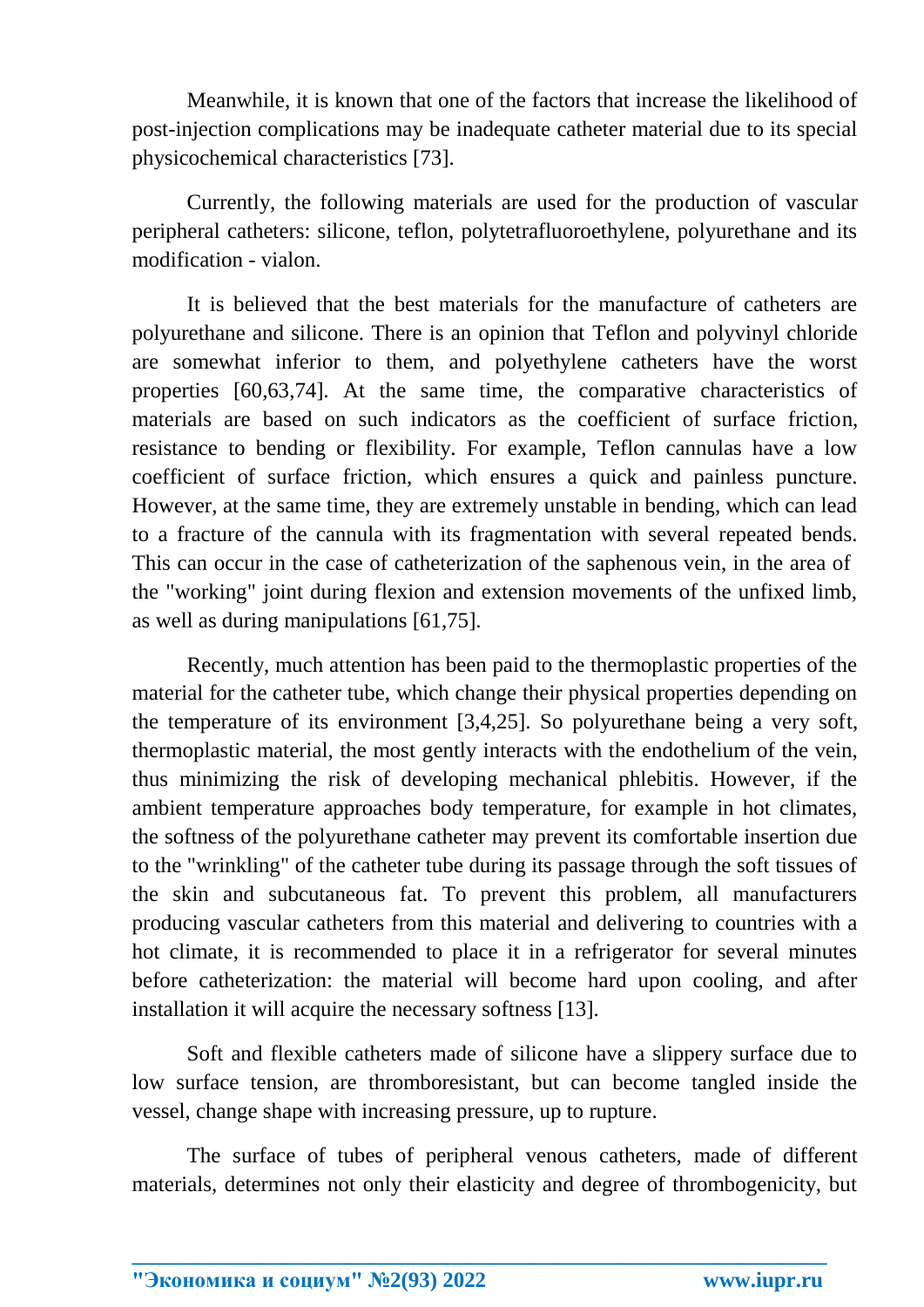also the resistance of catheters to infection. Thus, the "lumpy" polyethylene tube of the catheter creates a slowdown and turbulence of the blood flow and promotes the formation of a fibrin film, to which microorganisms adhere [76]. An in vitro study demonstrates that catheters made from PVC or polyethylene are less resistant to microbial adherence than catheters made from Teflon, silicone, or polyurethane [77]. Thus, catheter materials having surface defects increase the adhesion of some microbial species, for example, coagulase-negative staphylococcus aureus, Acinetobacter calcoaceticus, and Pseudomonas aeruginosa; catheters made from these materials,

In addition, the adhesion properties of the microorganism are also important in the pathogenesis of catheter-associated infection, for example, S. aureus can be firmly fixed to various proteins (e.g., fibronectin) commonly found on catheters, and coagulase-negative staphylococcus aureus is firmly fixed to polymer surfaces to a greater extent than others. infectious agents (eg Escherichia coli or S. aureus).[78].

Therefore, in the manufacture of modern vascular catheters, it is Teflon, polyurethane and silicone that are used, which have less aggressive properties in relation to the vascular wall and flowing blood. Nevertheless, it should be noted that almost all manufacturers of peripheral vascular catheters in the instructions for use indicate the need to remove catheters inserted into the vein 72 hours after catheterization, suggesting the occurrence of complications regardless of the material of manufacture of the catheter.

It is believed that an increase in the time the catheter is in the vein over the specified period is accompanied by an increase in the number of complications, in particular phlebitis and thrombosis, without determining the real cause of their occurrence in most cases. Although there are studies that have shown that the catheter can be in the saphenous vein for more than 72 hours without signs of inflammation [79,80].

Also, methods for monitoring the local safety and toxicity of vascular catheters have not been developed [81]. The possibilities of improving the safety of saphenous vein catheterization methods and methods of improving the safety of multiple drug injections remain unknown [43,44,45,42].

## **Literature**

one. Akatov, I.V. Correction of colloid osmotic pressure and water sectors in patients with traumatic shock: Ph.D. dis. cand. honey. Sciences. - M., 1991.- 26 p.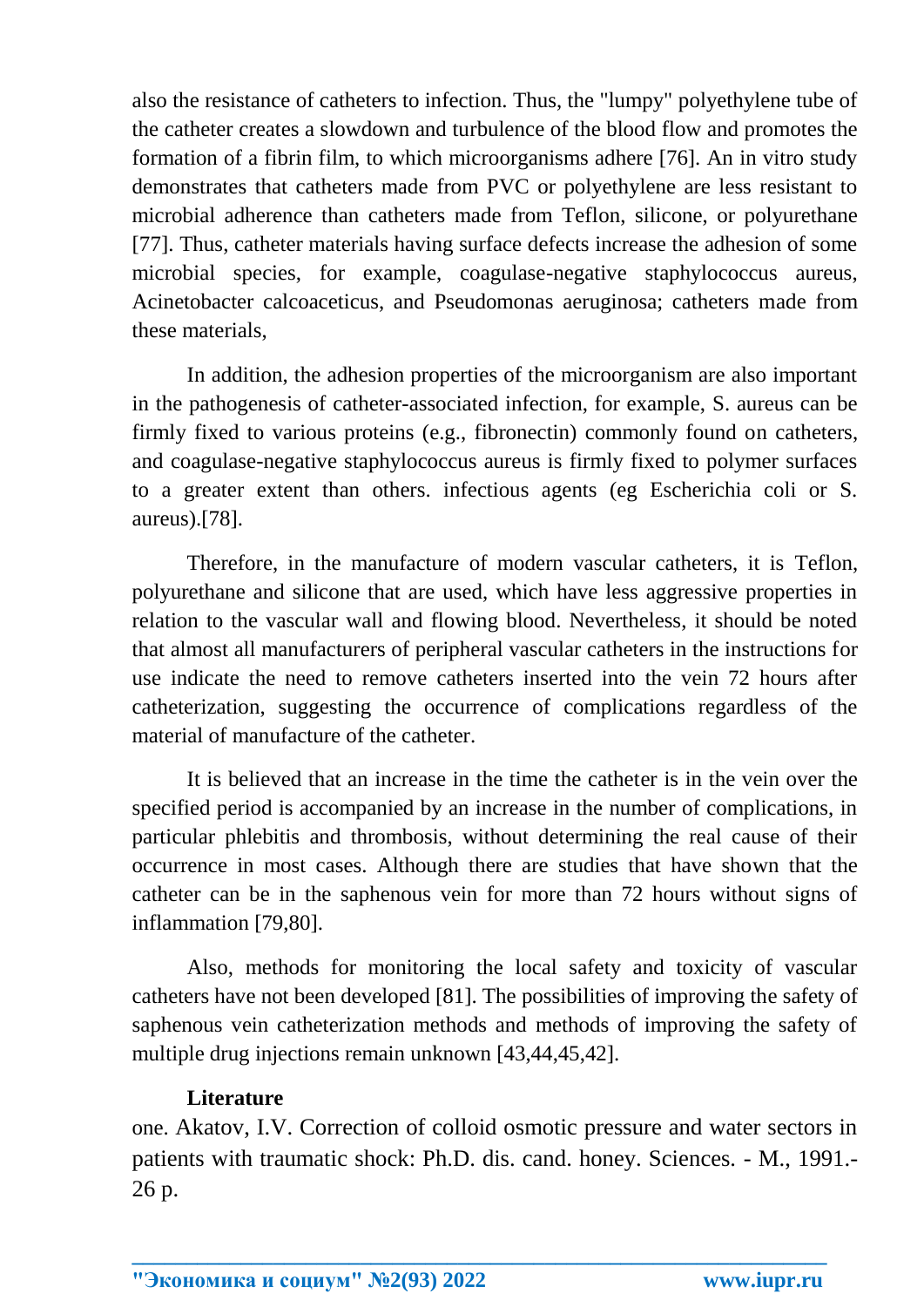*2.* Lozhkin, A.V. Optimization of intraoperative infusion-transfusion therapy in patients with trauma to the chest and abdomen: Abstract of the thesis. dis. cand. honey. Sciences. - M., 2005. - 27 p.3. Vincent JL Strategies in body fluid replacement / JL Vincent // Anestesiol. - 2000. - May. - V.66(5). - P. 278-284.

4. Vincent JL Transfusion in the intensive care unit / JL Vincent, M. Piagnerelli // Crit Care Med. -2006. - 5(S): 96-101.5. Spahn D. Management of bleeding following major trauma: a Europeanguideline / D. Spahn, V. Cerny, T. Coast et al. // Critical care. - 2007;11: R17(doi: 10.1186/cc5686).

6. Blow O. The golden hour and the silver day: detection and correction of occult hypoperfusion within 24 hors improves outcome from major trauma / O. Blow, L. Magliore, J. Claridge // J. Trauma. 1999. - 47(5): 964. 7. Claridge J. Persistent occult hupoperfusion is associated with a significant increase in infection rate and mortality in major trauma patients / J. Claridge, T. Grabtree, S. Pelletier et al. // J. Trauma. - 2000. - 48(1)': 41-45. 8. Rudnov V.A. Infusion-transfusion therapy for injuries and injuries: a modern view of the problem / Collection of materials All-Russian Congress of Anesthesiologists and Resuscitators. (September 23-26, 2008, St. Petersburg) St. Petersburg, 2008. - S. 87-92.9. Rudnov V.A. Modern practice of infusion-transfusion therapy in intensive care units in Russia. Results of a multicenter clinical and epidemiological study CRISCO / V.A. Rudnov, A.S. Zubarev, A.V. Butrov et al. // Intensive therapy. - 2007. - No. 1(9): 49.

10. Rud, A. A. Prediction, diagnosis and prophylaxis of the development of infectious complications in polytrauma: abstract of dis. honey. Sciences. - St. Petersburg, 2008. - 24 p.

11. Rosen M. Percutaneous catheterization of the central veins: Per. from English / M. Rosen, Latto Ya.P., Sheng Ng U. // M .: Medicine, 1986. - 160 p.12. Amoroso P. Posture and central venous pressure measurement in thecirculatory volume depletion / P. Amoroso, RN Greenwood // Lancet. - 1989.-1:259-26013. Waitt C. Intravenous therapy / C Waitt, P. Waitt, M. Pirmohamed // Postgrad. Med. J., January 1, 2004; 80(939): 1-6.

14. Golikov P.P. Status of vasoactive factors in patients with associated trauma / P.P. Golikov, V.I. Kartavenko, N.Yu. Nikolaev and et al. // Pathological physiology. - 2000. - No. 8. - S. 65-70.

15. Kostyuchenko A. L. Life-threatening conditions in the practice of a first contact doctor: Handbook-St. Petersburg: Special literature. - 1999.-248 p.16. Koryachkin V.A. Intensive therapy of threatening conditions / V.A.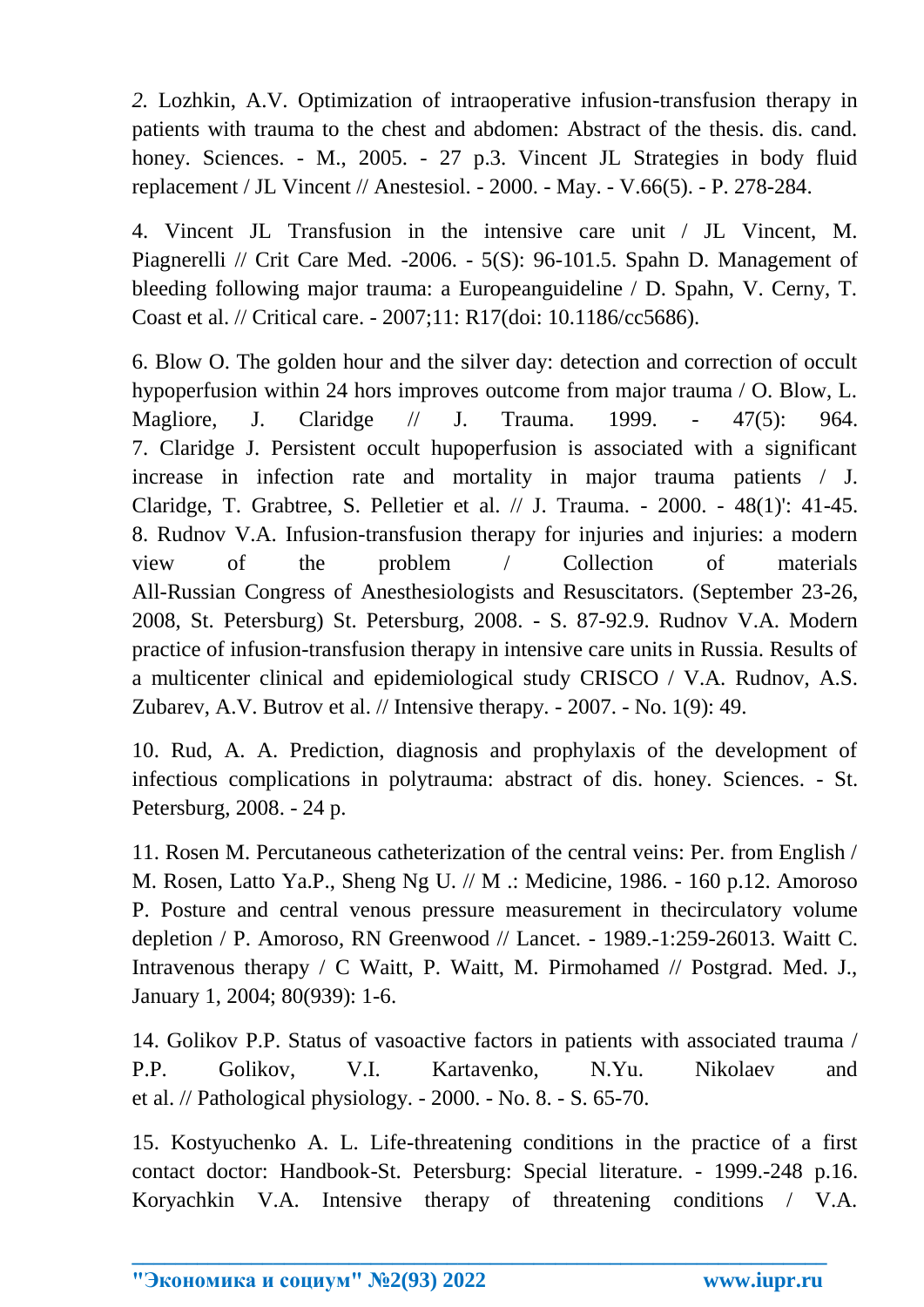Koryachkin, V.I. Strashnov // - St. Petersburg: St. Petersburg medical publishing house. - 2002. - 288 p.

17. Shestopalov A.E. Volume replacement therapy for acute blood loss in patients with severe concomitant trauma / A.E. Shestopalov, V.G. Pasko // Difficult patient. - 2005. - No. 4. - P. 18. Macintosh R. Physics for anesthesiologists / R. Macintosh, U. Mashin, X. Epstein // Per. from English. - M., 1962. - 396 p.

19. Urakova N.A. Surface activity, viscosity and density of drug solutions as factors of their passive diffusion in medical products and biological fluids / N.A. Urakova, N.V. Sokolova, SV. Logvinenko et al. // Clinical pharmacology and therapy. - 2005. - No. 4. - Application. - (Qualitative use of drugs and pharmacovigilance: abstracts of the 1st Conf., Kazan, October 12 - 14, 2005). - P. 215.

20. Marino L. Intensive care // Per. from English. - M., 1999. - 640 p.21. Dennis G. Risk factors for infusion-related phlebitis with smallperipheral venous catheters / G. Dennis, MD Maki, M. Ringer // Annals of Internal Medicine. - 1991; 114:845- 854.

22. Powell J. The relationship between peripheral intravenous catheterindwell time and the incidence of phlebitis / J. Powell, K. Tarnow, R. Perucca // Journal of Infusion Nursing. - 2008. - 31(1). - P. 39-45.

23. Ageno W. Italian Society for Haemostasis and Thrombosis. Preventionof venous thromboembolism in immobilized neurological patients: Guidelines ofthe Italian Society for Haemostasis and Thrombosis (SISET). / W. Ageno, G. Agnelli, G. Checchia, C. Cimminiello, M. Paciaroni et al. // ThrombRes. 2009New; 124(5): e26-31.

24. Maki DG Improving the safety of peripheral intravenous catheters /DG Maki // BMJ. 2008; 337:a630.

25. Zingg W. Peripheral venous catheters: an under-evaluated problem // W. Zingg, D. Pittet // Int J Antimicrob Agents. 2009;34 Suppl 4:S38-42.

26. Maynard G. Designing and implementing effective venousthromboembolism prevention protocols: lessons from collaborative efforts / G. Maynard, Stein J. // J Thromb Thrombolysis. February 2010; 29(2): 159-66.27. Bunatyan A.A. Anesthesiology and resuscitation / A.A. Bunatyan, G. A. Ryabov, A. 3. Manevich // M.: Medicine, 1984. - 512 p.28. Morgan J.E. Clinical anesthesiology / Morgan J.E., Mikhail M.S.// Per. from English. - M., 2000. - V.2. - 400 p.29. Sokolov V.A. Multiple and combined injuries. - M.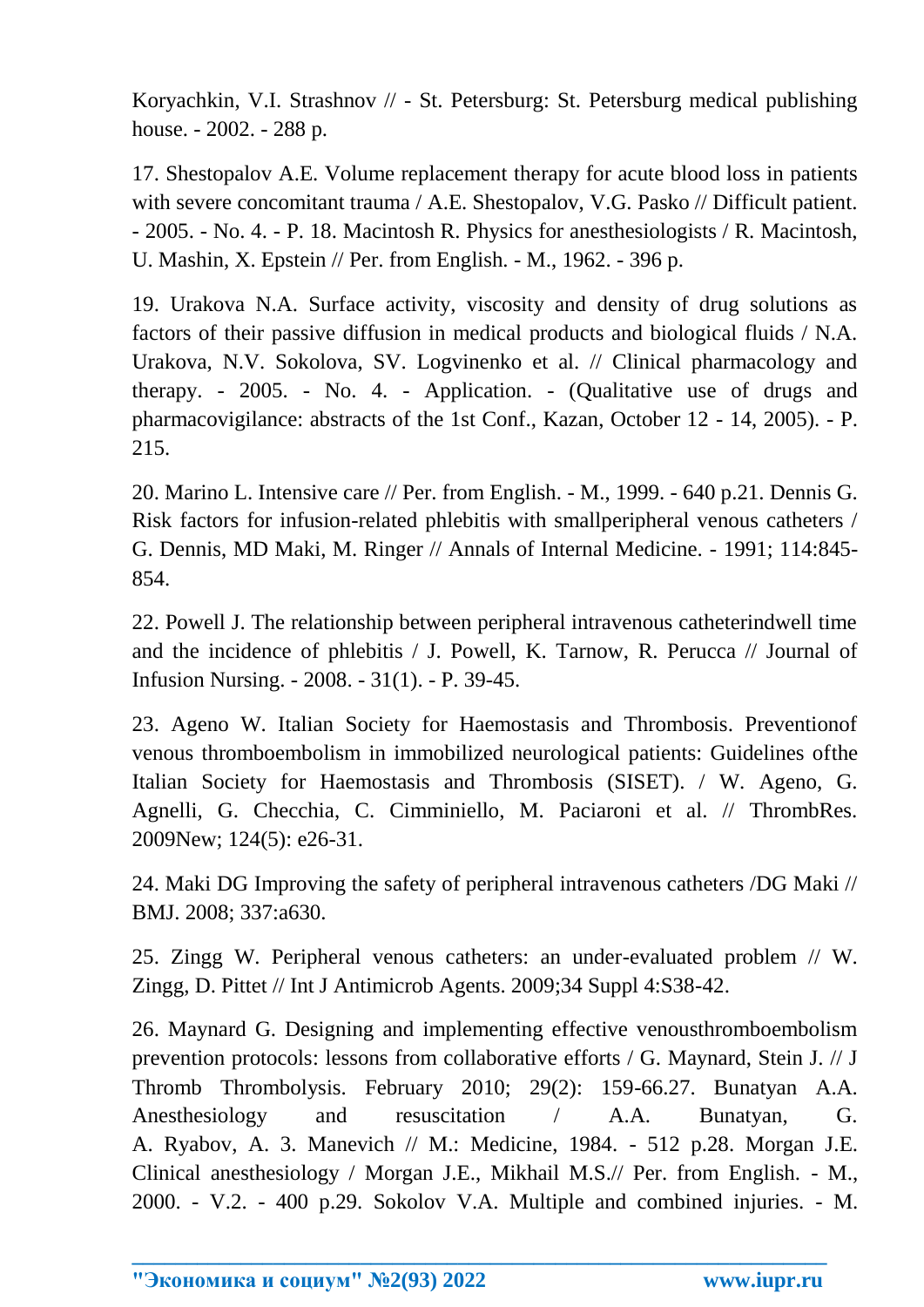GEOTARone Media, 2006.-518 p.

30. Sokolova N.V. A method for visualization of the saphenous veins in patients with grade II—III obesity. / N.V. Sokolova, N.A. Urakova, L.A. Nazarova, A.P. Reshetnikov, A.A. Kasatkin // Modern aspects of surgical endocrinology: materials of the XVIII Russian Symposium with international participation. (September 9-11, 2009, Izhevsk) Izhevsk, 2009.- P. 241-243.

31. Teplov, V.M. Medical correction of microcirculatory disorders in patients with mechanical shock trauma: Ph.D. dis. cand. honey. Sciences. - St. Petersburg, 2008. - 24 p.

32. Yahyaev, Ya.M. Multiple and combined trauma of the musculoskeletal system in children: clinic, diagnosis and treatment: dissertation ... Doctor of Medical Sciences. - Makhachkala, 2009. - 217 p.

33. Duan ZX Clinical relevance of the TLR4 11367 polymorphism inpatients with major trauma / ZX Duan, W. Gu, LY Zhang, DY Du, H. Hu et al. // Arch Surg. - Dec 2009; 144(12): 1144-8.

34. Lonnqvist PA Design flaw can convert commercially available continuous syringe pumps to inter mittent bolus injectors / PA Lonnqvist, B. Lofqvist / Mens Care Med. - 1997. - 23: 998-1001.

35. Lonnqvist PA How continuous are continuous drug infusions? / IntensCare Med. - 2000. - 26: 660-661.

36. Trim JC Roe J. Practical considerations in the adminis tration of intravenous vasoactive dmgs in the critical care setting: the double pumping orpiggyback technique-part one // Mens Crit Care Nurs. - 2004. - 20: 153-160. 37. Weiss M. / Impact of infusion line compliance on syringe pumpperformance // M. Weiss, T. Neff, A. Gerber, J. Fischer // Paediatr Anaesth. -2000. - 10: 595-599. 38. Randolph AG Benefit of heparin in peripheral venous and arterial catheters: systematic review and meta-analysis of randomized controlled trials / AG Randolph, DJ Cook, CA Gonzales, M. Andrew // BMJ. - 1998 March 28; 316(7136): 969-975.

39. Nikolaenko A.V. Ensuring vascular access in patients of intensive care and intensive care units /A.V. Nikolaenko, E.M. Kohn, G.S. Sandakova, Yu.V.  $Startseva/Intensive \qquad \text{care.} \qquad - \qquad 2008.-Ne2.-S.Yu.-14.$ 40. Webster J. Routine care of peripheral intravenous catheters versus clinically indicated replacement: randomized controlled trial / J. Webster, S. Clarke, D.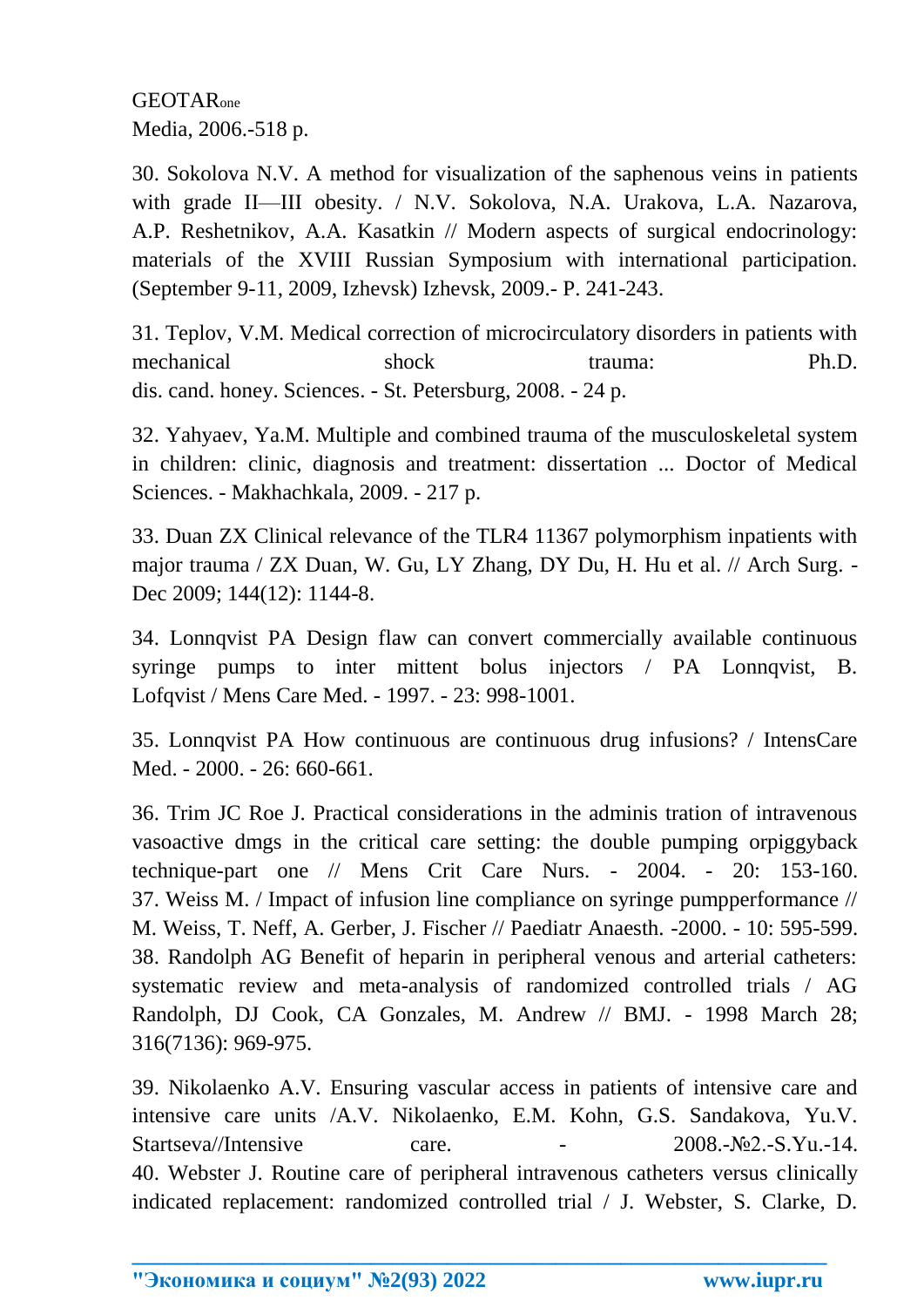Paterson, A. Hutton, S. van Dyk, C Gale // BMJ. - 2008; 337:a339. 41. Arushanyan E.B. Chronopharmacology. - Stavropol. Publishing house: CFMA, 2000. - 422 p.

42. Kharkevich D.A. Pharmacology: Textbook. - 7th ed. - M.: GEOTARMED, 2003.-728s. 43. Mashkovsky M.D. Medicines Medicine, 2000. - V. 1. - 540 p. 14th ed. / M.:

44. Mashkovsky M.D. Medicines 14th ed. / M .: Medicine, 2000.-T. 2.-608 p. 45. Mikhailov I.B. Handbook of a doctor in clinical pharmacology - A guide for doctors - St. Petersburg: Tome. - 2001. - 736 p.

46. Batrakova G.E. Pharmacology: Textbook for honey. ins. - Kiev.: Vishcha school, 1980. - 455 p.

47. Karkishchenko N. N. Pharmacokinetics / N.N. Karkishchenko, V. V. Khoronko, S. A. Sergeeva, V. N. Karkishchenko // Rostov n / D.: Phoenix, 2001 - 384 p.

48. Bruchhausen F. Fon. Pharmacotherapy. Clinical pharmacology: A practical guide / F. Von Bruchhausen, X. Welchener, X. Grobecker; Ed. G. Fulgraff, D. Palma; Per. with him. G. I. Sharanda et al.//Minsk: Belarus, 1996. - 689 p.49. Sidorenko SV. a group of cephalosporins. Antibacterial therapy. Practical guide. / Sidorenko SV, Kozlov S.N.// Ed. L. S. Strachunsky, Yu. B. Belousov, S. N. Kozlov. - M.: RC "Pharmedinfo". -2000. -WITH. 13-22.

50. Arevalo MI Rapid skin anesthesia using a new topical amethocaineformulation: a preclinical study / MI Arevalo, E. Escribano, A. Calpena, J. Domenech // Anesth Analg. - 2004. - May; 98(5): 1407-12, table of contents.51. Butcher D. Pharmacological techniques for managing acute pain and inemergency departments.Emerg Nurse. - 2004. - April; 12(1): 26-35; quiz 36. Review.52. Kalpadakis P. Muscle surgery in patients with Graves' disease using topical anesthesia./ Kalpadakis P, Rudolph G, Mueller A, 'BoergenKP. //Ophthalmology. 2004 Aug;l 11(8): 1563-8.53. Barker P. Randomised clinical trial of re-siting of intravenous cannulae/ P. Barker, AD Anderson, J. MacFie // Ann R Coll Surg Engl. - 2004. - 86:281-3.54. Benumof JL Clinical procedures in anesthesia and intensive care //Philadelphia: JB Lippincott, 1991.55. Stranz M. A review of pH and osmolariytoi / M.Stranz, ESKastango // Int J of Pharmaceutical Compounding. - 2002. - V.6. - No. 3. - P. 8-13. 56. Urakov A.L. Change in the state of the blood when injected into it plasma-substituting liquids and solutions of other drugs /A.L. Urakov, N.A.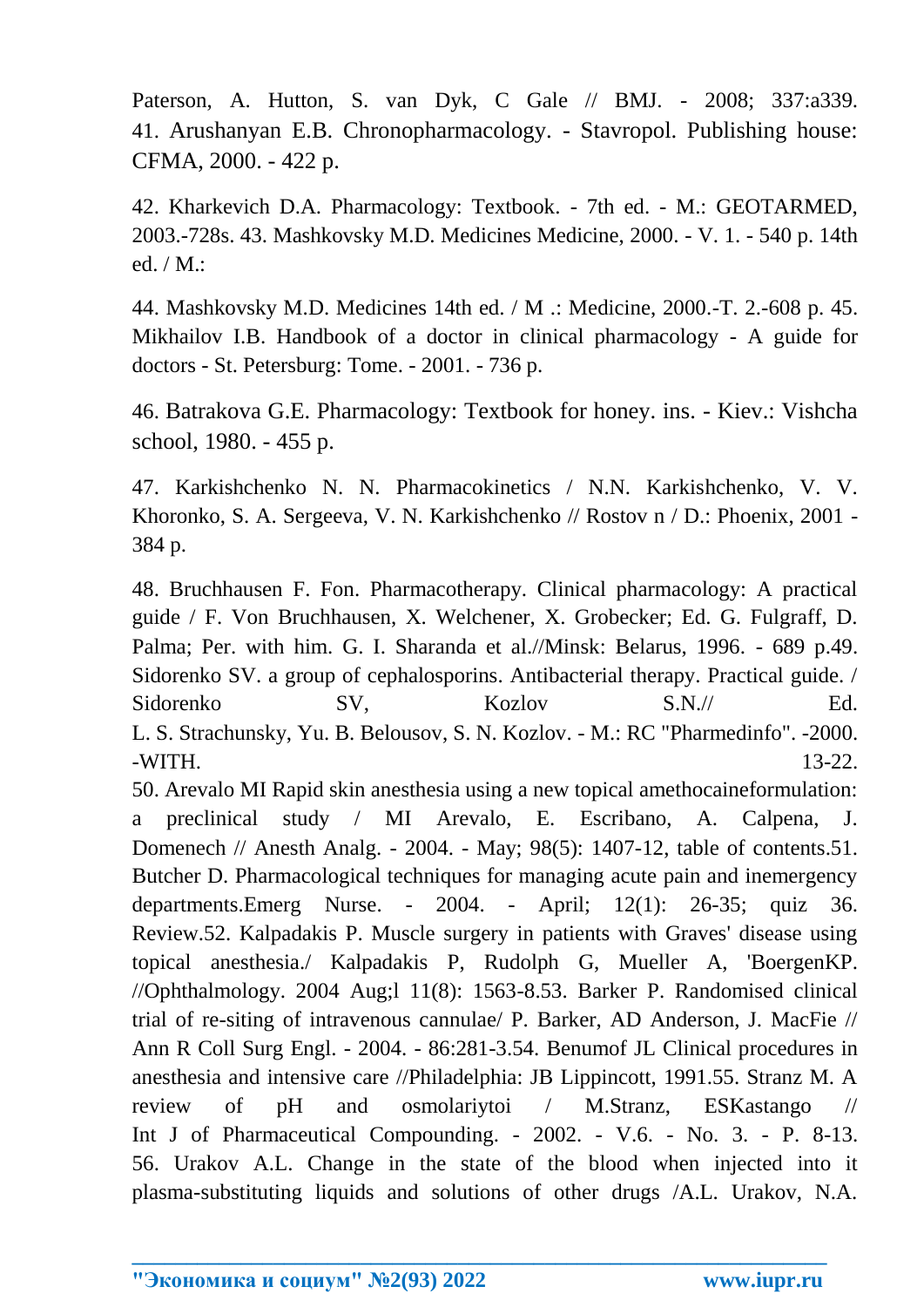Urakova, A.P. Korovyakov, AM Tulenkov and others // Tyumen Medical Journal. - 2002. - No. 2. - From 50-52.57. Urakov A.L. Intravital thermal imaging and morphometry of thermocontrasted subcutaneous infiltrates. /  $A.I.$ 

Urakov, N.A. Urakova., N.A. Zabokritsky, M.L. Kashkovsky, A.A. Kasatkin, R.I. Tajiev, R.Kh. Kasimov. // Morphological statements. 2009. No.*b-4.*-C 95-97. 58. Urakov A.L. Damage to the peripheral veins of the upper limbs of patients with concomitant trauma during catheterization with different types of catheters. / A.L. Urakov, N.A. Urakova, A.A. Kasatkin, V.B. Dementiev, A.A. Volkov. // Ural Medical Journal. - 2009. - No. 9.-S. 113- 115.

59. Lemos ML Vinorelbine and venous irritation: optimal parenteral administration / ML Lemos // J Oncol Pharm Pract. 2006 Jun; 12(2): 123.60. Bregenzer T. Is routine replacement of peripheral intravenous cathetersnecessary? / T. Bregenzer, D. Conen, P. Sakmann, AF Widme // Arch InternMed.- 1998.-158:151-6. 61. Callaghan S. Comparison of two methods of peripheral intravenous cannula securement in the pediatric setting / S. Callaghan, B. Copnell, L. Johnston // J Infus Nurs. - 2002. - 25:256-64.

62. Fuller A. Selecting equipment for peripheral intravenous cannulation /A. Fuller, C Winn // Professional Nurse. - 1999. - No. 14 (4). - P. 233-236.63. Catney MR Relationship between peripheral intravenous catheter dwelltime and the development of phlebitis and infiltration / MR Cathney, S. Hillis, B. Wakefield et al. // J Infus Nurs. - 2001. - 24:332-41.64. Chee S. Reducing infusion phlebitis in Singapore hospitals using extended life end-line filters / S. Chee, W. Tan // J Infus Nurs. 1. 1. 2002. 1. 2002. 1. 25:95-104. 65. Osipova I.A. Catheterization of peripheral veins // Nurse. -2000.-4:35-39. 66. Gaukroger PB Infusion thrombophlebitis: a prospective pomparison of645 vialon and teflon cannulae in anaesthetic and postoperative use / PB Gaukroger, JG Roberts, T.A. Manners // Anaesthesia and Intensive Care. - 1988.- V. 16.-No. 3.67. Kinoshita Y. Usefulness of autologous blood transfusion for avoiding

alligenic transfusion and infectious complications after esophageal cancerresection./ Kinoshita Y., Udagawa H., Tsutsumi K. et al. / Surgery/ - 2000/ - N 2.-P. 185-192.68. Rottenberg Y. Recurrent Infusion Phlebitis Induced by Gyclosporine //Y. Rottenberg, ZG Fridlender // The Annals of Pharmacotherapy. -  $2004.$  38:

2071-2073.69. Malach T. Prospective surveillance of phlebitis associated with peripheral intravenous catheters / T. Malach, Z. Jerassy, B. Rudensky et al. // AmJ Infect Control. - 2006. - 34:308-12.